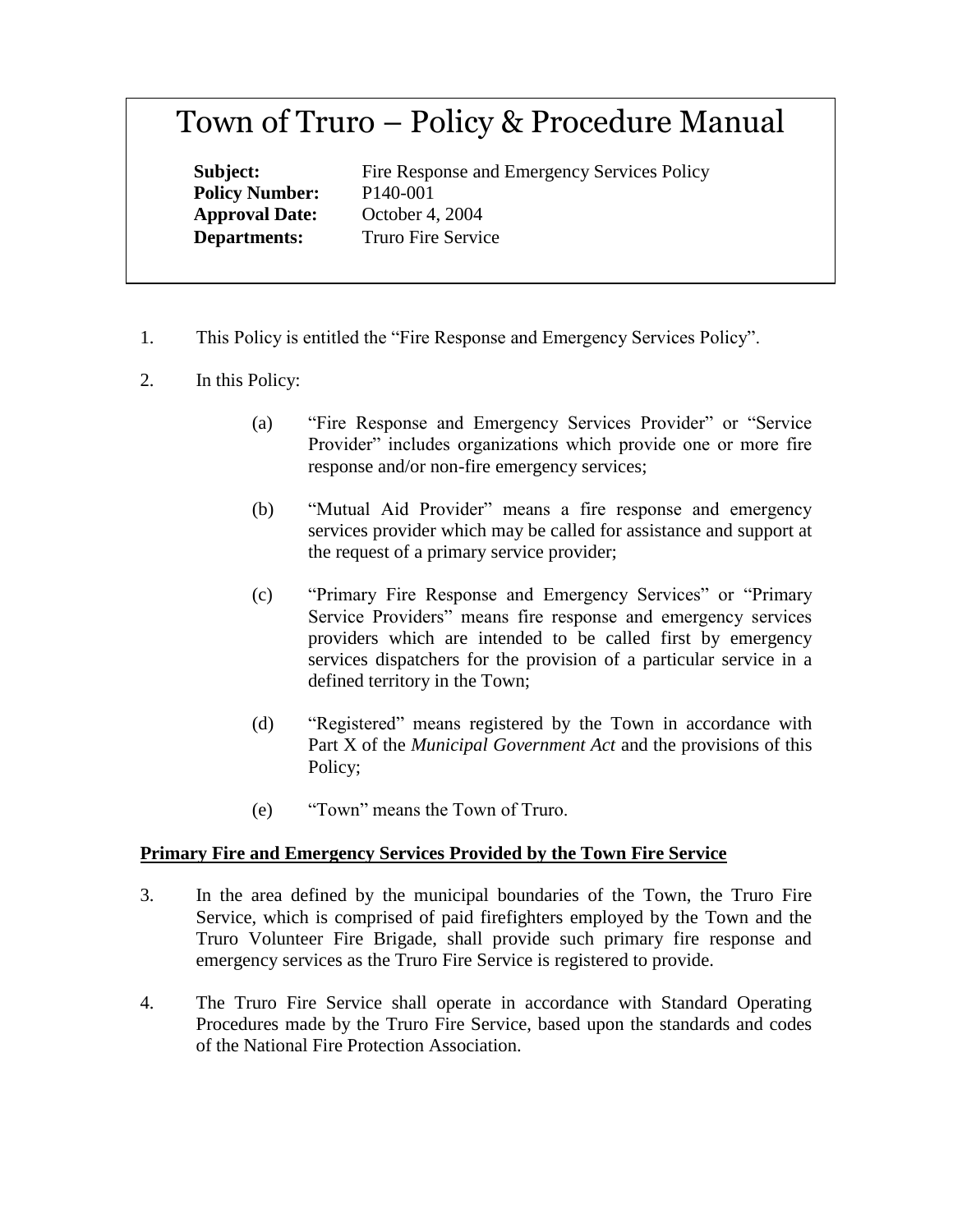## **Requirements and Procedures for Registration**

- 5. The Town adopts the following requirements and procedures for registration under Part X of the *Municipal Government Act:*
	- (1) The Town will make available to all eligible fire response and emergency service providers interested in registering with the Town an application form, which must be completed in full and returned to the Town for review. A copy of the application form for service providers is attached as Schedule "A".
	- (2) The Town shall register a body corporate or a municipal fire department that complies with the requirements of the *Municipal Government Act* and this Policy if:
		- (a) The Town is satisfied based on a review of the application form that it is capable of providing the services it offers to provide;
		- (b) It does not provide fire response and emergency services for profit;
		- (c) In the case of applicants seeking to register as primary service providers, the Town does not otherwise provide or support others to provide the same primary service for the same territory; and
		- (d) It has completed and signed an application in the form provided by the Town, and where a Fire Commission exists pursuant to statutory authority, the Commission and the entity providing the service have both signed the application.
	- (3) (a) Registration shall be effective upon the Chief Administrative Officer or his or her designate signing the application form on behalf of the Town and shall be for the services for which application is made unless the contrary is indicated by the Town when approving the registration.
		- (b) Failure to comply with this Policy may be a cause for the Town to revoke the service provider's registration.

# **Mutual Aid Providers**

6. The Town acknowledges mutual aid or support services provided by fire response and emergency services providers registered as mutual aid providers, and the Town authorizes primary service providers to request and obtain assistance where reasonably necessary from other, unregistered fire response and emergency services providers which are lawfully authorized primary service providers in another geographic area, municipal unit or jurisdiction.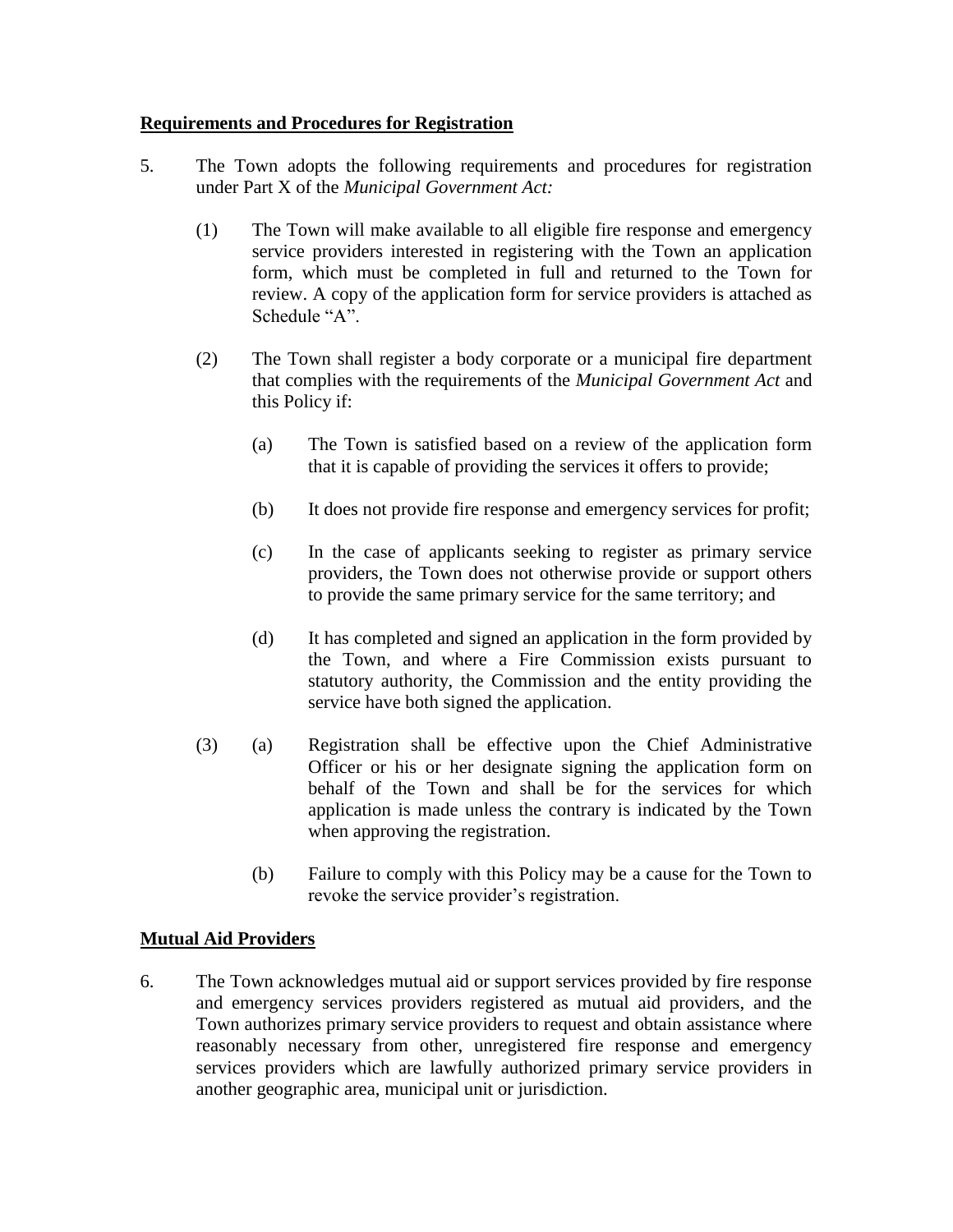- 7. The Town adopts as a mutual aid agreement of the Town for purposes of s. 302 of the *Municipal Government Act:*
	- (a) Each standing mutual aid agreement entered into by a registered primary service provider or by the Town; and
	- (b) Each *ad hoc* request made by a registered primary service provider for assistance at fires, rescues and other emergencies which results in another service provider responding to the event.
- 8. Nothing in section 6 or 7 of this Policy authorizes a primary service provider to obligate or purport to obligate the Town to make cash payments for aid or assistance.

## **Grants and Loans**

9. Council may at its discretion grant or loan money or assets or guarantee loans for primary service providers.

#### **Fire Response and Emergency Service Standards**

10. All fire response and emergency services providers shall, to the best of their abilities and judgment, refrain from undertaking any activity unless the benefit of the activity appears at the time to outweigh the risks of the activity, including any risks arising from deficiencies or limitations of trained personnel, command and equipment at the site.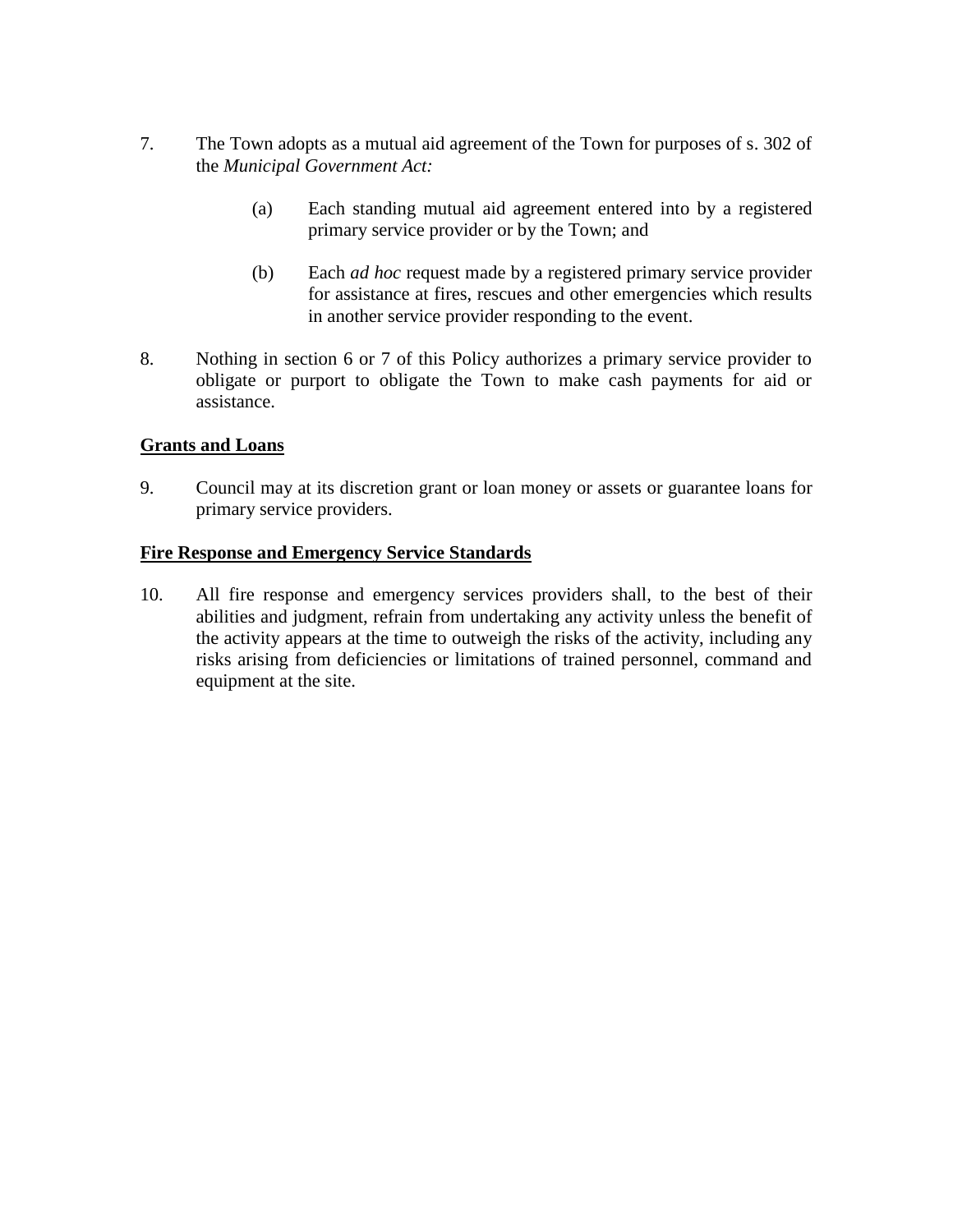## **SCHEDULE "A"**

#### TOWN OF TRURO

Application for Registration as a Fire Response or Emergency Services Provider under the *Municipal Government Act*

| Applicant:                                                                                                        |                                                                                                                                                                                                                               |
|-------------------------------------------------------------------------------------------------------------------|-------------------------------------------------------------------------------------------------------------------------------------------------------------------------------------------------------------------------------|
| Contact Person & Phone:                                                                                           |                                                                                                                                                                                                                               |
| Address:                                                                                                          | the control of the control of the control of the control of the control of the control of the control of the control of the control of the control of the control of the control of the control of the control of the control |
| Incorporated body under:                                                                                          |                                                                                                                                                                                                                               |
| Insurance (attach evidence<br>of insurance coverage such<br>as copy of insurance binder<br>or declaration pages): |                                                                                                                                                                                                                               |
| motor vehicle liability policy limits:                                                                            | $\frac{\text{S}}{\text{S}}$                                                                                                                                                                                                   |
| general liability insurance policy limits:                                                                        | $\frac{\text{S}}{\text{S}}$                                                                                                                                                                                                   |
|                                                                                                                   |                                                                                                                                                                                                                               |
| insurer:                                                                                                          |                                                                                                                                                                                                                               |
|                                                                                                                   |                                                                                                                                                                                                                               |
| Is the Applicant seeking registration as a primary service provider or as a mutual aid                            |                                                                                                                                                                                                                               |

Is the Applicant seeking registration as a primary service provider or as a mutual aid provider?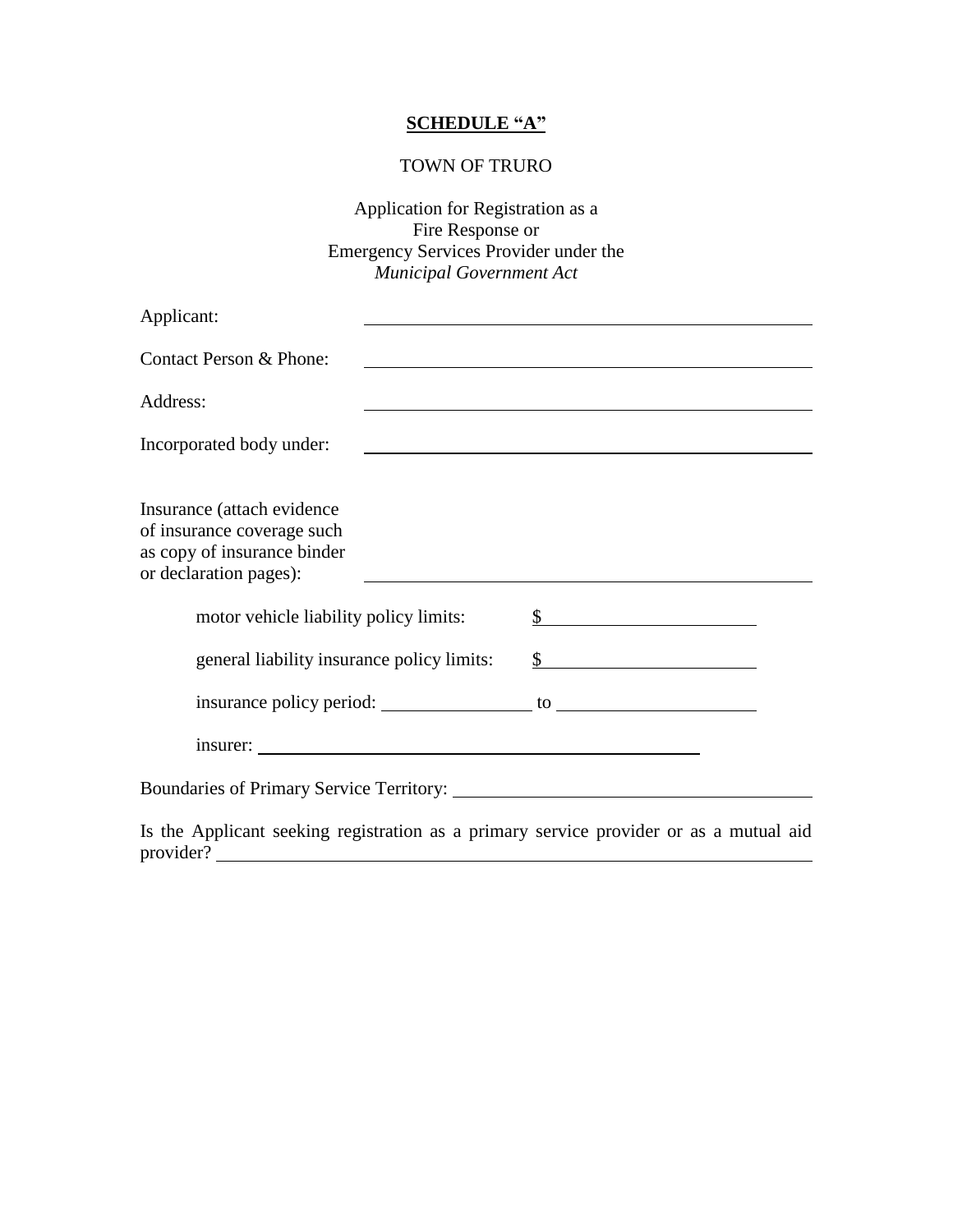**Please indicate the service that the department will endeavor to provide and the level of service by placing an X in the appropriate box. N/A denotes a service not being provided by the Applicant.**

|                                               | Structural |             | Defensive  | N/A |
|-----------------------------------------------|------------|-------------|------------|-----|
| 1. Fire and Fire Related Emergencies          |            |             |            |     |
| Registered First Responder Medical Assistance |            |             |            | N/A |
| 2. Medical Emergencies                        |            |             |            |     |
|                                               | Technician | Operational | Awareness  | N/A |
| 3. Vehicle Rescue                             |            |             |            |     |
| 4. Water Rescue                               |            |             |            |     |
| 5. Ice Rescue                                 |            |             |            |     |
| 6. Structure/Excavation Collapse              |            |             |            |     |
| 7. High Angle Rescue                          |            |             |            |     |
| 8. Hazardous Materials                        |            |             |            |     |
|                                               | Provider   |             | Assistance | N/A |
| 9. Ground Search and Rescue                   |            |             |            |     |

10. Other: Man made and natural disasters for which the service has the training, equipment and command system to undertake.

11. Are there limits on the level of service that will be provided in respect to any of the services checked above? If so, please indicate: